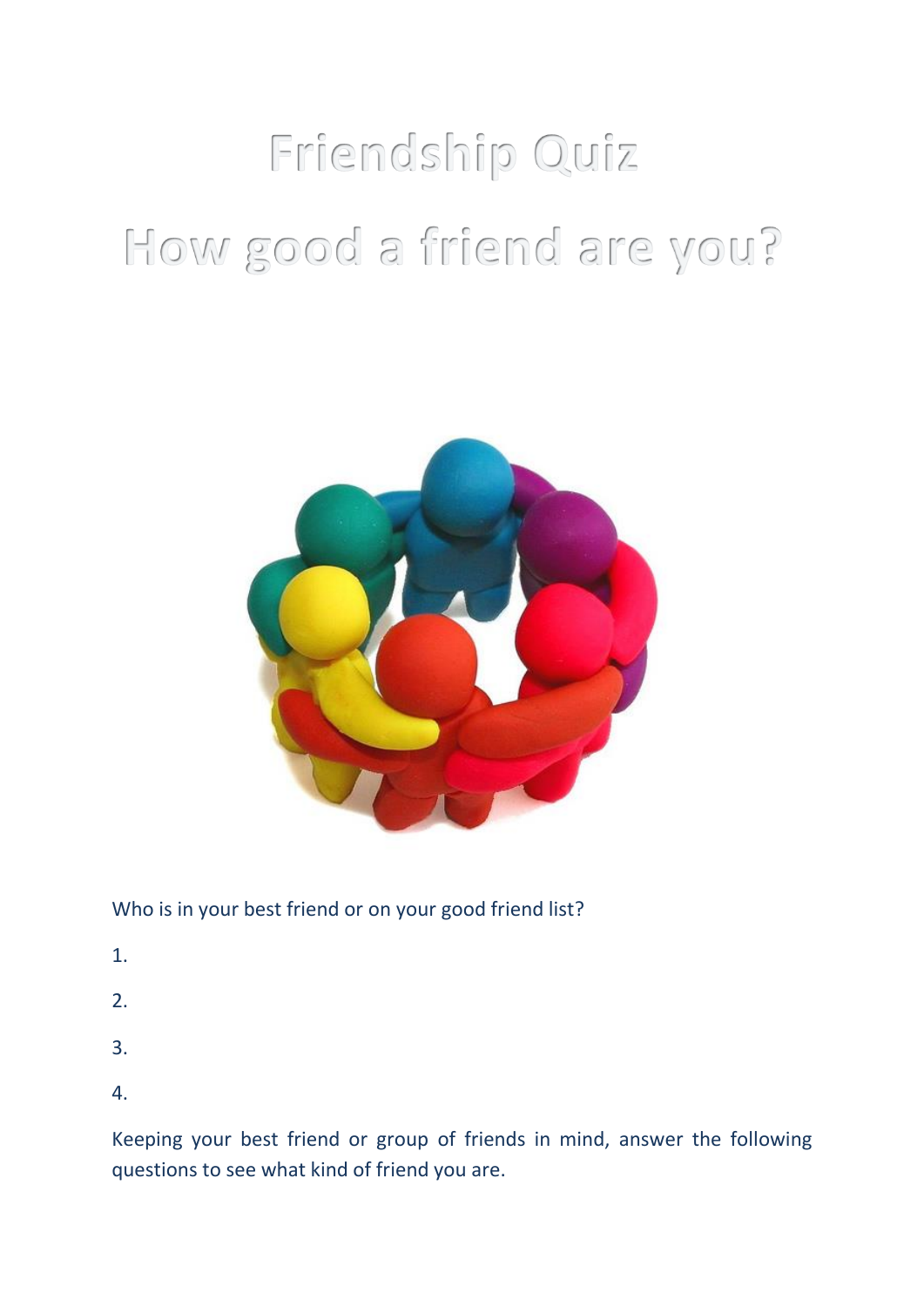**Questions:** Circle a,b or c to indicate the answer you have chosen with each question......

# **1) You win tickets to a concert with your favourite pop star – Yey It turns out to be on the night of your friend's birthday party!**

What do you do?

| a) See if your friend wants to join you - maybe s/he can rearrange their party    |
|-----------------------------------------------------------------------------------|
| for another day?                                                                  |
| b) Tell your friend you're really sorry to miss the party but this is too good to |
| miss - you'll make it up to them with an extra special present.                   |
| c) Give your tickets to friends or family who would want to go too $-$ nothing's  |
| going to stop you being there for your friend's special day.                      |
|                                                                                   |

**2) Your friend has got into trouble over a stupid thing he said (which he now regrets), you overhear other friends saying he's such an idiot and don't know if they'll hang out with him anymore.**

What do you do?

| a) Talk to your friend about what the others are saying so that he can show<br>them he's not about to go around saying stupid stuff all the time – everyone |  |
|-------------------------------------------------------------------------------------------------------------------------------------------------------------|--|
| makes mistakes.                                                                                                                                             |  |
| b) Spend a bit less time with him so that your other friends don't think you're a                                                                           |  |
| idiot too.                                                                                                                                                  |  |
| c) Talk to your friends saying everyone makes mistakes sometimes, it'll all blow                                                                            |  |
| over $-$ it's good to stick by your friends in the ups and downs.                                                                                           |  |

# **3) It's the school Christmas Disco and your friend gets a sudden attack of nerves about looking daft on the dance floor, so doesn't want to go.**

#### What do you do?

|    | a) Encourage them to $go - you'll$ dance with them or just chat and watch the  |  |  |
|----|--------------------------------------------------------------------------------|--|--|
|    | others – better to be there than not go at all.                                |  |  |
|    | b) Say that it's a shame that they're thinking of not going as it won't be the |  |  |
|    | same without them - and hope they turn up.                                     |  |  |
| C) | Although you wanted to go, you arrange to spend time at home with them         |  |  |
|    | that night instead.                                                            |  |  |
|    |                                                                                |  |  |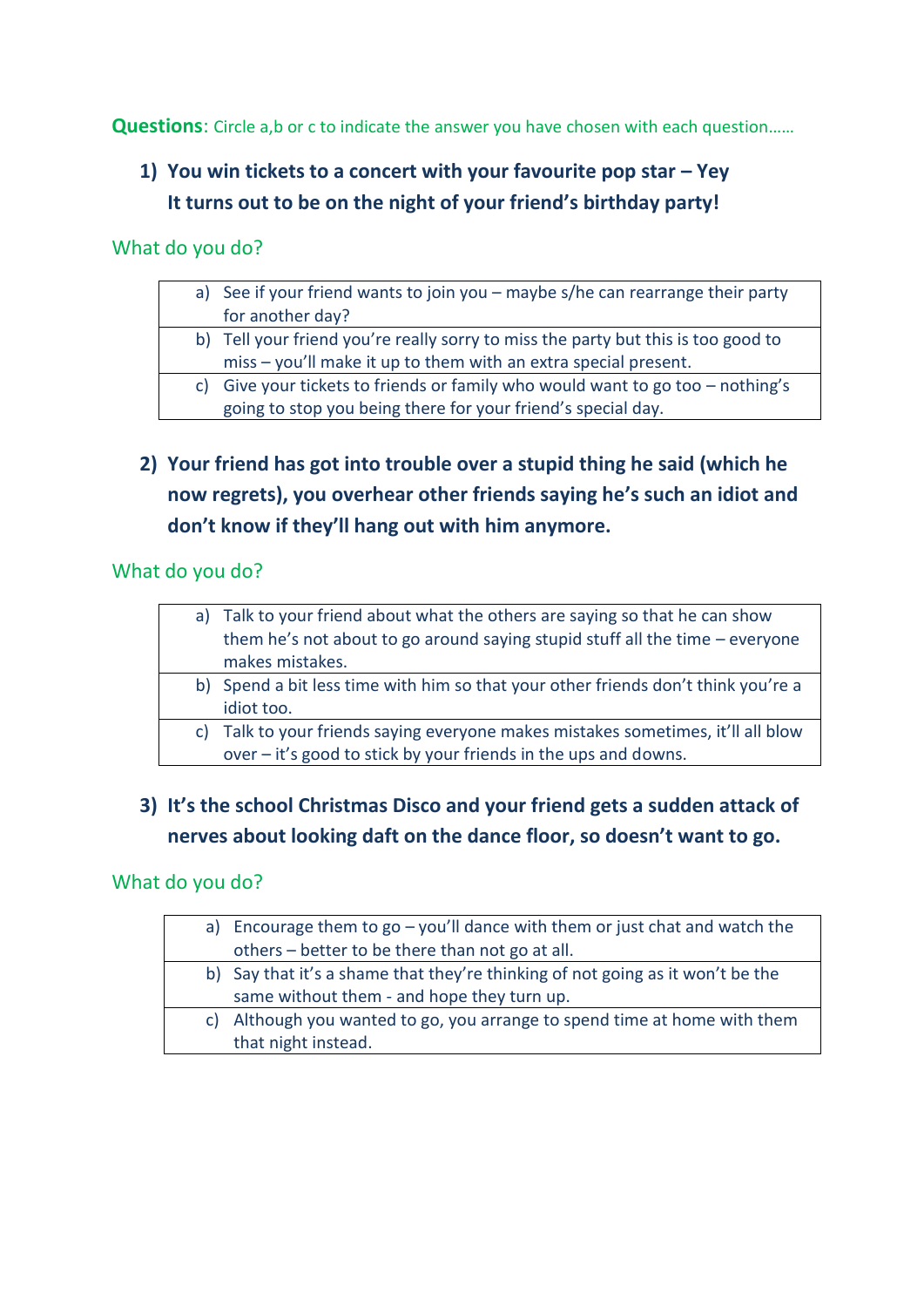#### **4) What do your friends like the most about you?**

- a) Your generosity and problem solving abilities
- b) Your sense of humour and sense of fairness
- c) Your loyalty and kindness

# **5) Your friend want's to skip the after school club you both go to, she's decided to go home instead and has asked you to cover for her to the club leader.**

#### What do you do?

| a) Tell her it would be great if they'd change their mind and stay but if not, it's |
|-------------------------------------------------------------------------------------|
| best if she explains to the club leader them self and you'll go with her for        |
| moral support.                                                                      |

b) Say that it's nothing to do with you and you don't want to get involved.

c) Cover for her, after all she'd do the same for you.

**6) It's your turn to walk the dog after school (in your family you have a rota for chores) but you've just been invited to go round to a friend's house who you've been trying to arrange to meet up with for ages.**

#### What do you do?

|    | a) See if you can swap your dog walking day with your sibling, you'll be happy to |  |
|----|-----------------------------------------------------------------------------------|--|
|    | return the favour when they need it.                                              |  |
|    | b) Leave poor Rover with his legs crossed and face the flack when you get home    |  |
|    | later.                                                                            |  |
| C) | Give your apologies to your friend explaining your duties and hope to arrange     |  |
|    | meeting yet again for yet another time.                                           |  |

#### **7) When you make a promise it means…**

a) You have my word on it and I'll do everything I can to keep it b) I plan to do what I say unless anything changes – then I'll let you know c) It's a done deal – forever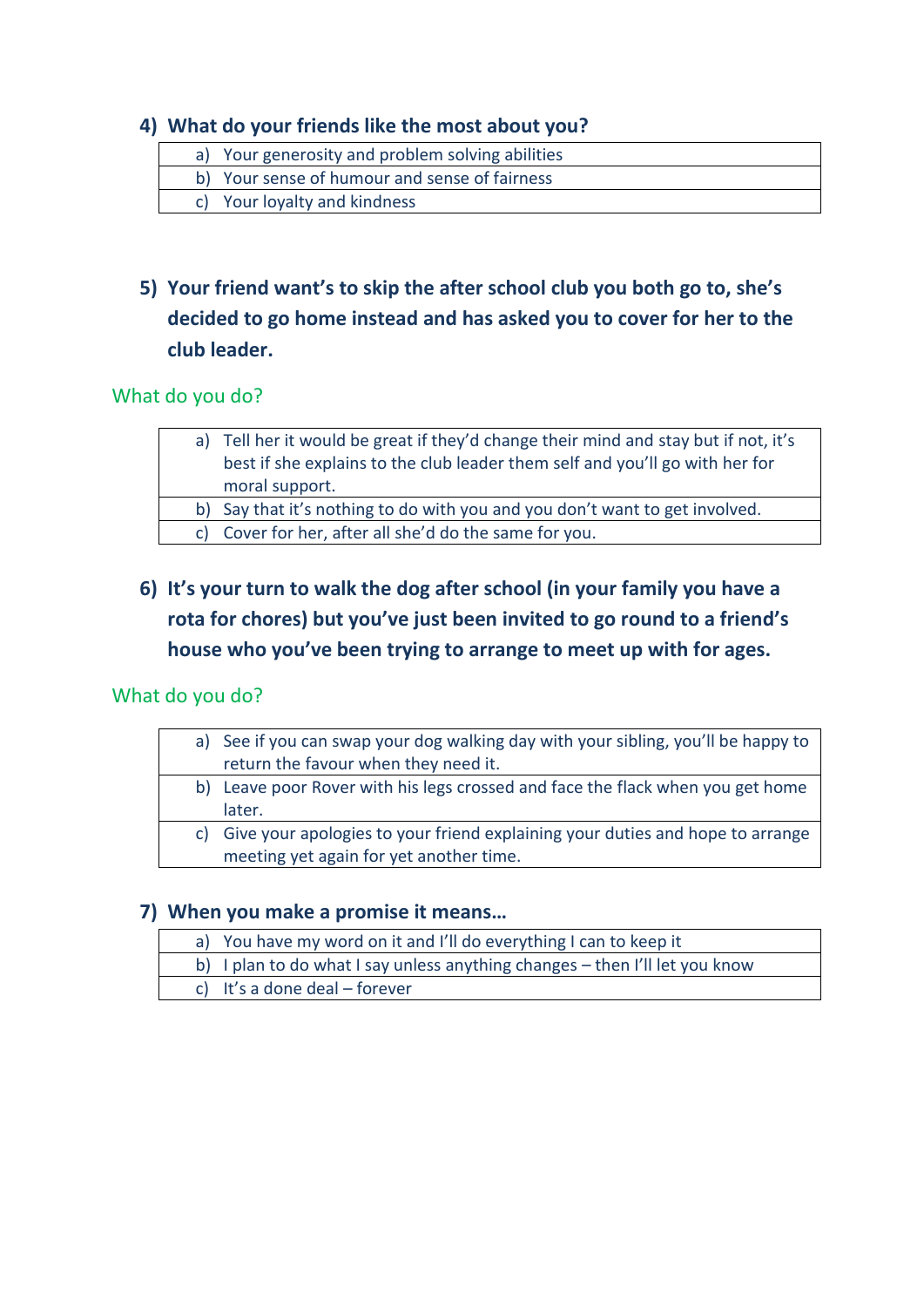**8) You've been away on holiday with family over the school summer break; when you get back to school you hear that your friend has been talking about you behind your back…**

What do you do?

|    | a) Go straight to your friend to chat with her about how you feel and<br>understand things from her perspective - then move on giving them a fresh<br>start |  |
|----|-------------------------------------------------------------------------------------------------------------------------------------------------------------|--|
|    | b) Do the same back to her $-$ see how she likes it!                                                                                                        |  |
| C) | Forget and forgive - these things happen. It's probably a misunderstanding<br>and you don't want to risk losing their friendship.                           |  |

## **9) When your friend is over at your house he accidently breaks your dad's favourite mug…**

What do you do?

| a) Say 'accidents happen' and 'not to worry', go with them to explain if that |  |
|-------------------------------------------------------------------------------|--|
| would help him feel better about it or you'd be happy to explain what         |  |
| happened when your Dad gets in.                                               |  |
| b) Panic and say he's going to get into trouble now.                          |  |
| c) Take the blame so that your friend doesn't get into trouble.               |  |

**10) Your friends are over at your house for a gaming session and you'd really been planning to play Minecraft but one of them has brought the less exciting new racing game and wants to set up a tournament….**

**(This question could be about a movie night and a conflict of interest over the choice of film to watch)**

What do you do?

|    | a) Arrange the time so that you can all play both - it's good to have a variety |
|----|---------------------------------------------------------------------------------|
|    | anyway.                                                                         |
|    | b) Don't play either, you definitely don't want to play the racing, your friend |
|    | isn't keen on Minecraft because he wants to try his new game out $-$ so you     |
|    | look for a completely different game that you can agree on.                     |
| C) | You give the new game a go - good hosts put their guests first and it might be  |
|    | better than it looks!                                                           |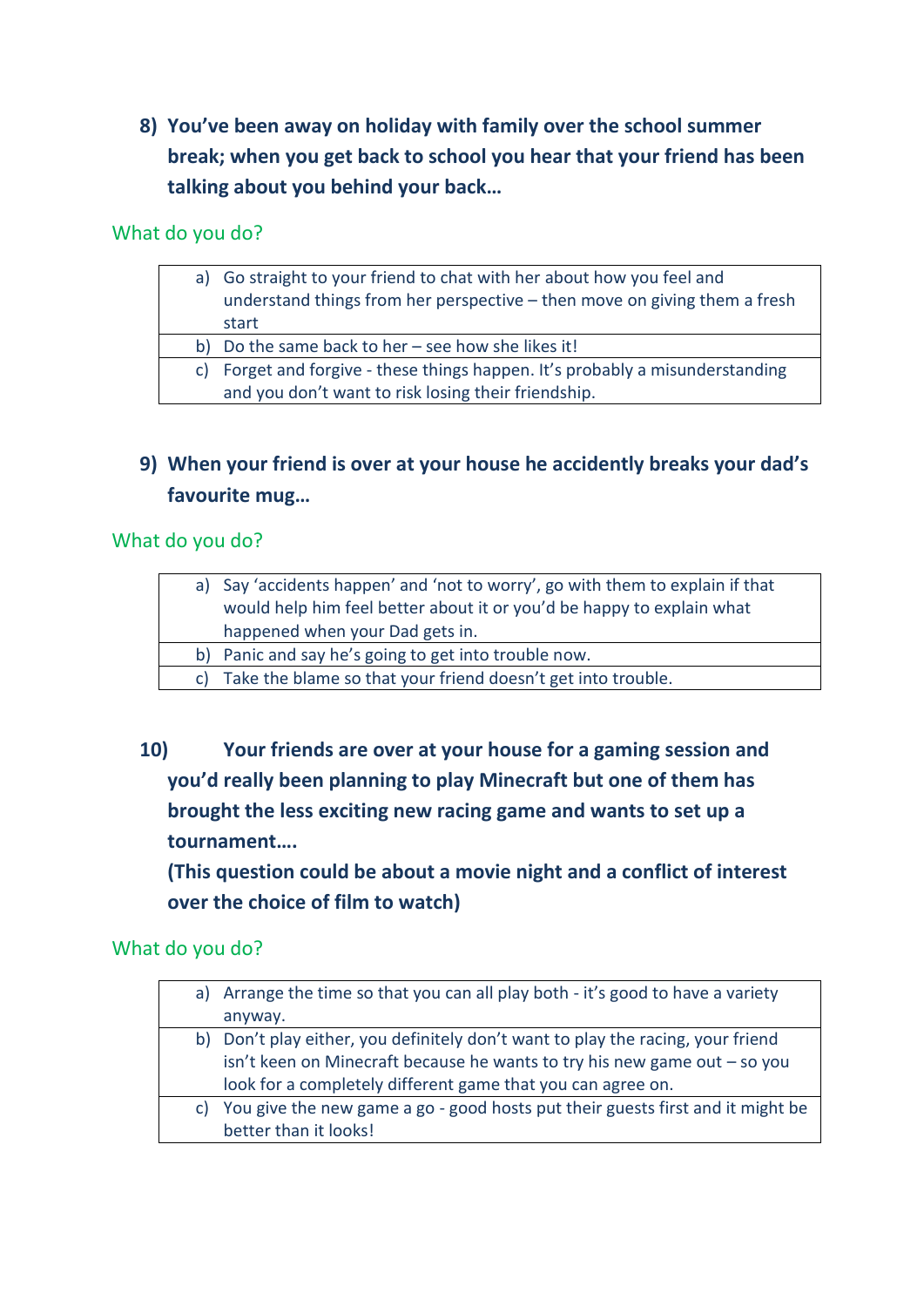# **11) It's Friday just after school and you've bought a load of your favourite sweets to celebrate the weekend's arrival. A few of your friends are walking home too….**

#### What do you do?

| a) Share them all out between you.                                                |  |
|-----------------------------------------------------------------------------------|--|
| b) Put the sweets in your bag $-$ you're going to save them to enjoy when you get |  |
| home.                                                                             |  |
| c) Hold out the bag for them to help themselves if they'd like to.                |  |
|                                                                                   |  |

## **12) If you had to spend next Saturday doing one of the following, which would you choose?**

| a | Out and about with friends  | shopping/playing sport/ being<br>adventurous    |
|---|-----------------------------|-------------------------------------------------|
|   | At Home                     | gaming online/watching TV/ enjoying the<br>rest |
|   | Spending time with a friend | chatting/making stuff/gaming                    |

Count up your scores – how many  $a$ 's



c)'s\_\_\_\_\_\_\_\_\_\_\_

Now see if the following description matches what you think and have a look at the top tips for helping your friendships stay strong

If you have more a's in your score than b's or c's, go to **A**

If you have more b's in your score than a's or c's, go to **B**

If you have more c's in your score than b's or a's, go to **C**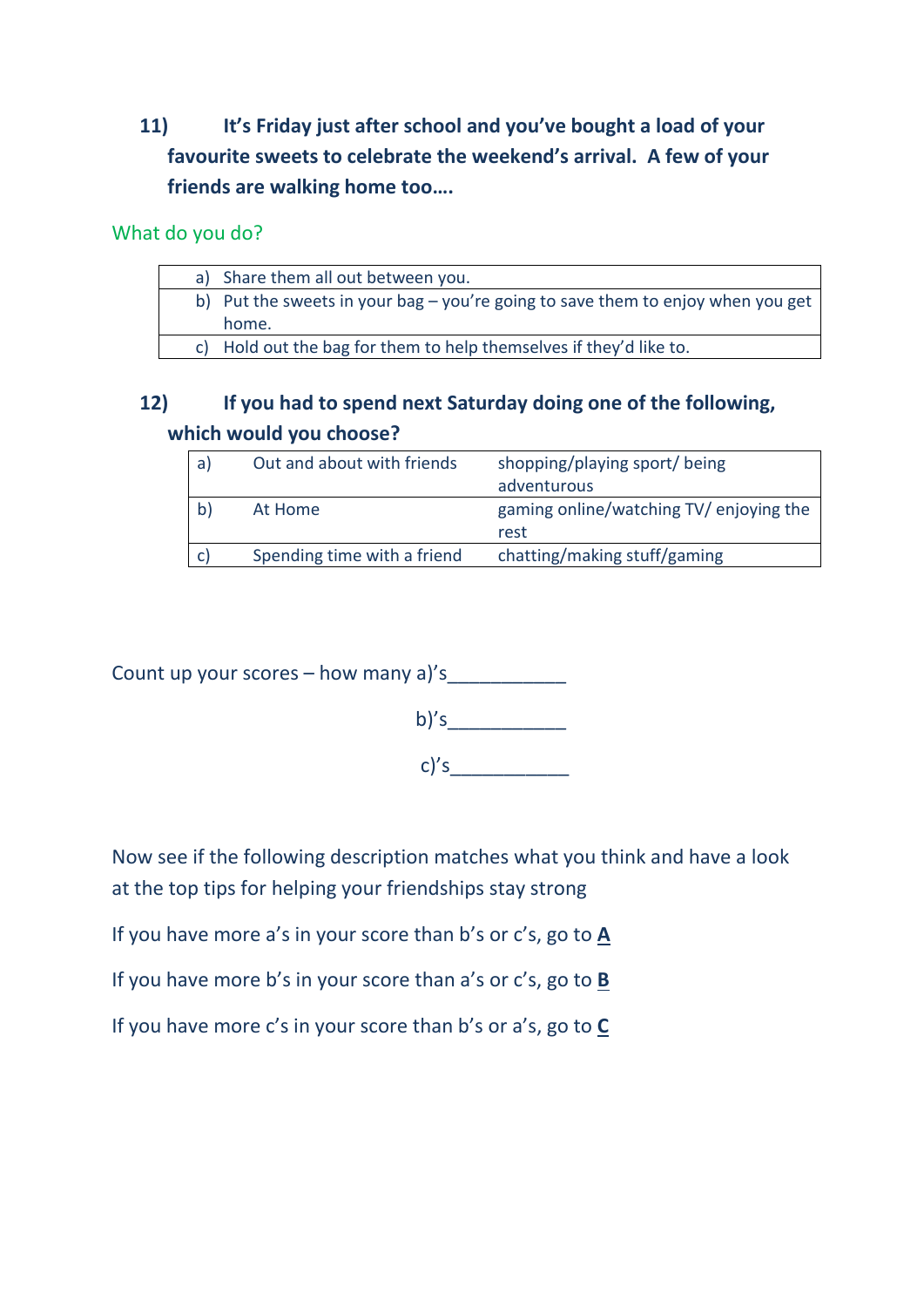

You're not afraid to speak your mind and you are aware of how your friends are feeling and can be sensitive to them.

You like to talk about things and you believe there is always a good solution to most situations. You can be trusted to do the right thing.

You are a generous friend that values trust and honesty, you'll always try to help out and enjoy spending time with your friends.

## **Top Tips for you:**

When you come across a situation that isn't easily fixed, trust in your friends, sometimes it's going to take you longer than you think to sort things out.

Let your friends take the lead in what they would like to do sometimes – they'll appreciate you listening to them

"Don't walk behind me; I may not lead. Don't walk in front of me; I may not follow. Just walk beside me and be my friend."

Albert Camus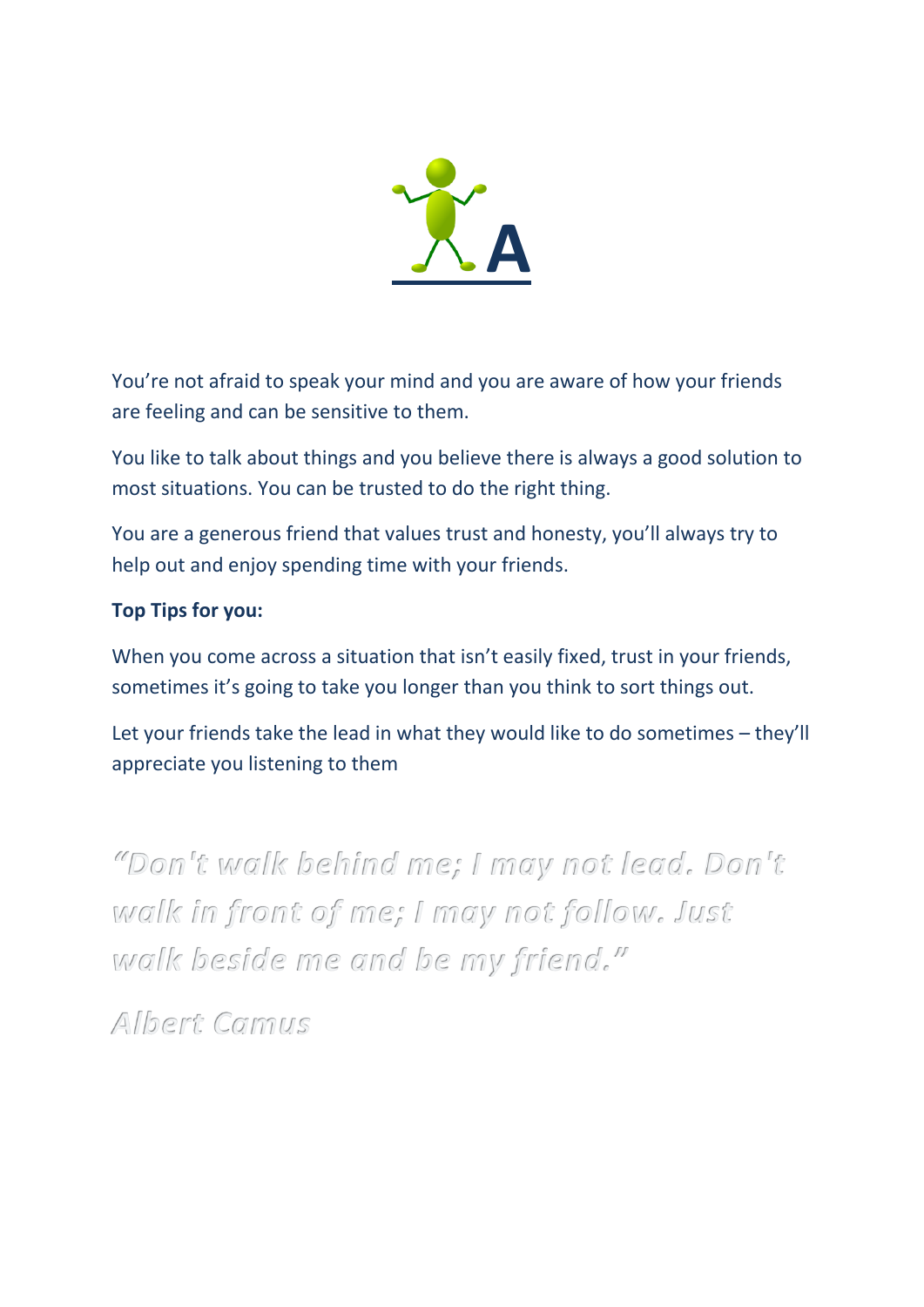

Your friends will know you as someone who knows their own mind, who isn't afraid to stand up for what you believe in.

You find many things interesting and really enjoy sharing those interests with others. You especially like it when you find out your friend likes the same things as you.

You're happy with your own company as well as spending time with your friends.

## **Top Tips:**

Developing good friends requires a bit of give and take – listen out for what your friends enjoy and join in, even if you're not that bothered….do it for them and the sake of strengthening your friendship.

Look out for opportunities to do your friends a favour – they'll be thankful and be there when you're in need.

"A real friend is one who walks in when the rest of the world walks out."

Walter Winchell